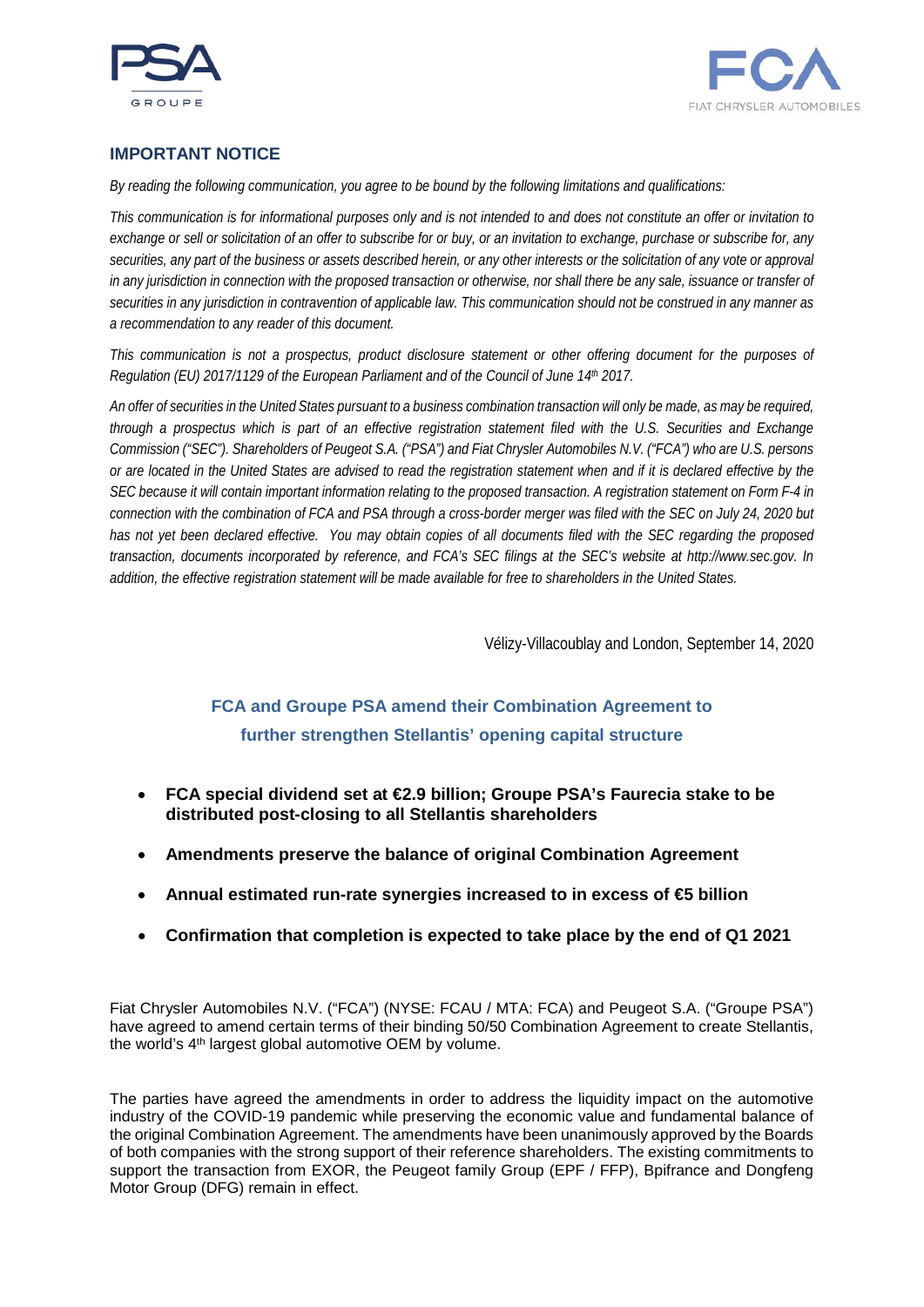



Specifically, the special dividend to be distributed by FCA to its shareholders before closing is set at €2.9 billion (previously €5.5 billion) while Groupe PSA's 46% stake in Faurecia will be distributed to *all* Stellantis shareholders promptly after closing following approval by the Stellantis Board and shareholders.

As a result of these amendments, FCA's and Groupe PSA's respective shareholders will receive equal 23% shareholdings in Faurecia (capitalisation €5.867 billion at market close, 14<sup>th</sup> September 2020), while their 50/50 ownership of Stellantis – a group that will now have €2.6 billion more cash on its balance sheet – will remain unchanged.

Additionally, it has also been agreed that the Boards of both Groupe PSA and FCA will consider a potential distribution of €500 million to the shareholders of each company before closing or, alternatively, a distribution of €1 billion to be paid following the closing to *all* Stellantis shareholders. These decisions will be taken in light of the performance and outlook of both companies, market conditions and performance in the intervening period. Any such distributions will be made only if approved by the Boards of both companies.

FCA and Groupe PSA confirm that in all other respects the economic terms of their Combination Agreement as signed on 17 December 2019 remain unchanged and that completion of the proposed combination is expected to take place by the end of the first quarter of 2021, subject to the previously agreed conditions to closing in the Combination Agreement.

The Boards of both FCA and Groupe PSA are more than ever convinced of the logic and extraordinary value creating potential of their merger. Stellantis can leverage from the outset a strongly diversified business with high margins in its core regions of Europe, North America and Latin America and a unique portfolio of well-established and iconic brands. Its best-in-class products, delivering high customer satisfaction, cover all key industry segments. Just as importantly, the new company, with its much greater combined scale, will be equipped to accelerate the development of highly innovative mobility solutions and cutting-edge technologies in new energy vehicles, autonomous driving and connectivity.

As a result of the significant progress made by the joint workstreams over the past months, the estimated annual run-rate synergies from the creation of Stellantis have been significantly increased to in excess of €5 billion from the €3.7 billion originally estimated. The total estimated one-time implementation cost of achieving these synergies has also increased from €2.8 billion to a figure of up to €4 billion.

Commenting on the amended agreement, Carlos Tavares, Chairman of the Managing Board of Groupe PSA, said: "*With this new decisive milestone, we are moving all together towards our goal in the best possible condition with even greater prospects for Stellantis. I would like to take this opportunity to warmly thank the teams who have built reciprocal relations of trust, including during the COVID-19 confinement. The human factor is at the heart of the dynamic of such a project, together with the support of our shareholders who have once again demonstrated their commitment to the creation of Stellantis.*"

Mike Manley, Chief Executive Officer of FCA, added: *"I cannot commend highly enough the commitment of the teams working towards the launch of Stellantis and of all our people in overcoming the extraordinary challenges COVID-19 has presented. Today's announcement is a further, strong signal of a common determination to ensure that Stellantis has all the resources it needs to apply its unique assets, its creative energies and many opportunities to the creation of superior value for all our stakeholders."*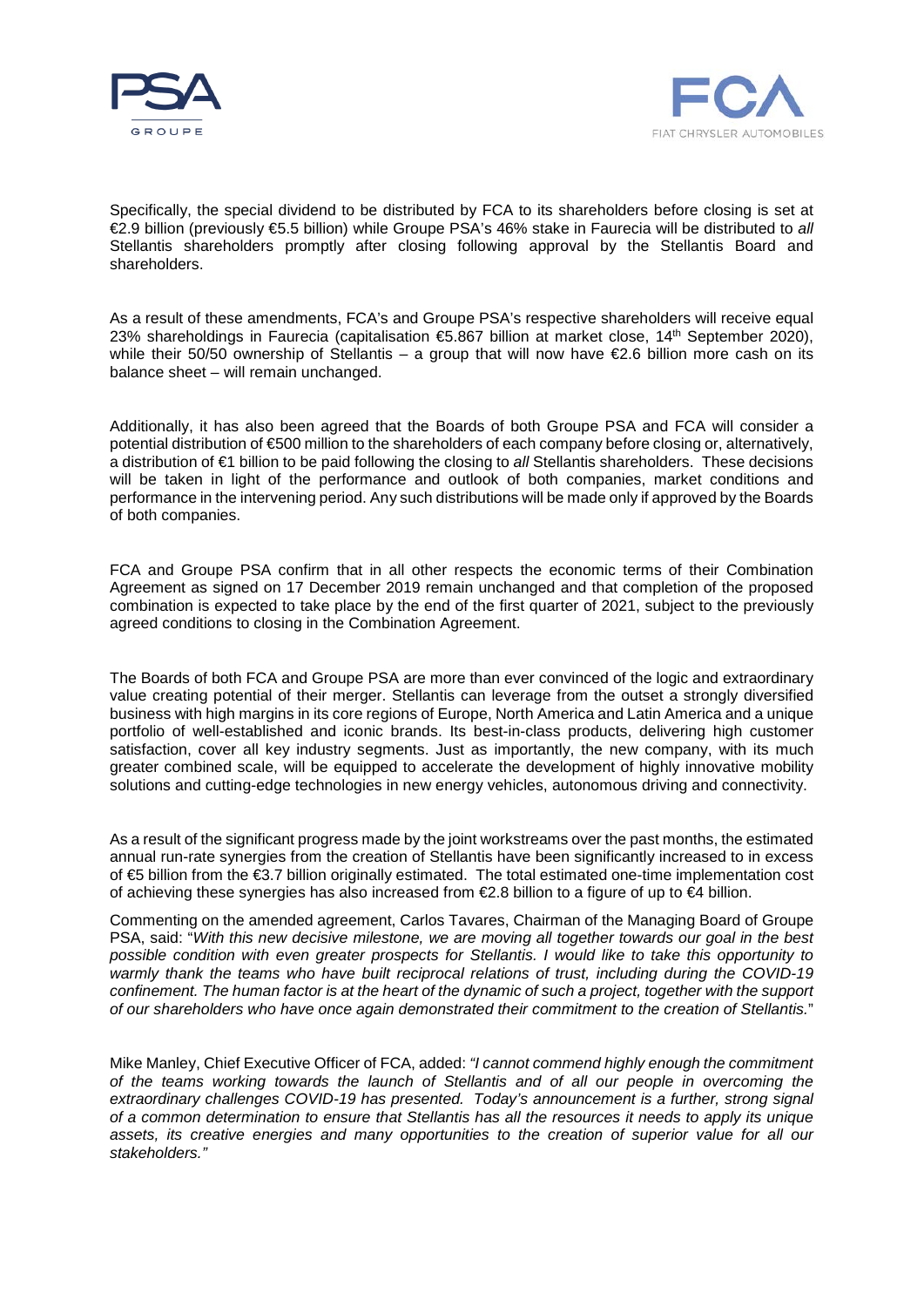



#### **Investor Relations:**

### FCA Groupe PSA

## Joe Veltri: +1 248 576 9257 Andrea Bandinelli: + 33 6 82 58 86 04 [Investor.relations@fcagroup.com](mailto:Investor.relations@fcagroup.com) [communication-financiere@mpsa.com](mailto:communication-financiere@mpsa.com)

### **For further information:**

**FCA Groupe PSA** 

Andrea Pallard: +39 335 8737298 [andrea.pallard@fcagroup.com](mailto:andrea.pallard@fcagroup.com) Shawn Morgan: +1 248 760 2621 [shawn.morgan@fcagroup.com](mailto:shawn.morgan@fcagroup.com)

Bertrand Blaise: +33 6 33 72 61 86 bertrand.blaise@mpsa.com Pierre Olivier Salmon: +33 6 76 86 45 48 [pierreolivier.salmon@mpsa.com](mailto:pierreolivier.salmon@mpsa.com)

### *About FCA*

*Fiat Chrysler Automobiles (FCA) is a global automaker that designs, engineers, manufactures and sells vehicles in a portfolio of exciting brands, including Abarth, Alfa Romeo, Chrysler, Dodge, Fiat, Fiat Professional, Jeep®, Lancia, Ram and Maserati. It also sells parts and services under the Mopar name and operates in the components and production systems sectors under the Comau and Teksid brands. FCA employs nearly 200,000 people around the globe. For more information regarding FCA, please visit [www.fcagroup.com](https://www.fcagroup.com/en-US/Pages/home.aspx)*

#### *About Groupe PSA*

*[Groupe PSA](https://www.groupe-psa.com/fr) designs unique automotive experiences and delivers mobility solutions to meet all customer expectations. The Group has five car brands, Peugeot, Citroën, DS, Opel and Vauxhall and*  provides a wide array of mobility and smart services under the Free2Move brand. Its 'Push to Pass' *strategic plan represents a first step towards the achievement of the Group's vision to be "a global carmaker with cutting-edge efficiency and a leading mobility provider sustaining lifetime customer relationships". An early innovator in the field of [autonomous and connected cars,](https://www.groupe-psa.com/en/story/en-route-vers-la-voiture-autonome/) Groupe PSA is also involved in financing activities through Banque PSA Finance and in automotive equipment via Faurecia.*

*Media library: [medialibrary.groupe-psa.com](http://medialibrary.groupe-psa.com/) / [@GroupePSA\\_EN](https://twitter.com/GroupePSA_EN)*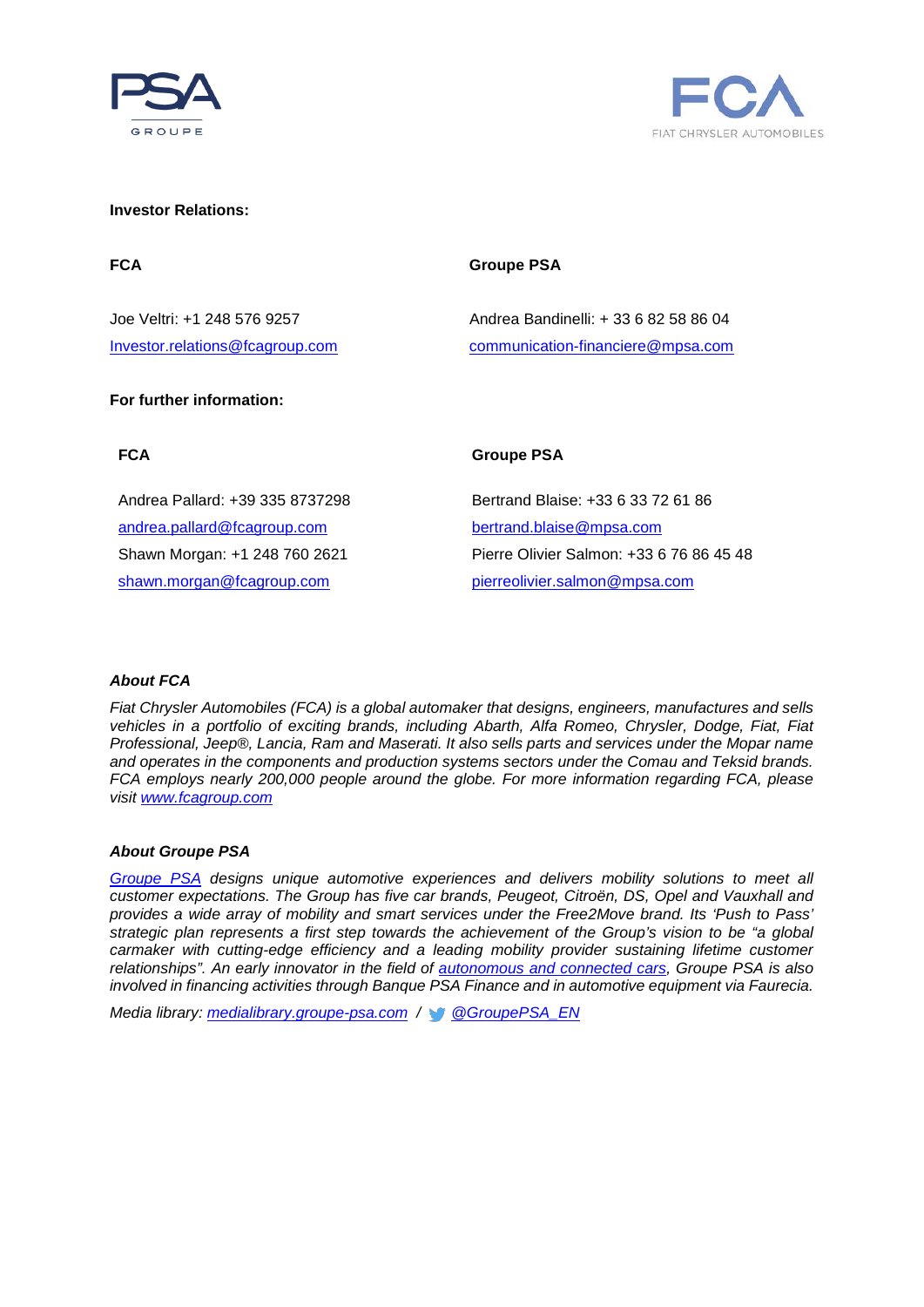



## **FORWARD-LOOKING STATEMENTS**

*This communication contains forward-looking statements. In particular, these forward-looking statements include statements regarding future financial performance and the expectations of FCA and PSA (the "Parties") as to the achievement of certain targeted metrics at any future date or for any future period are forward-looking statements. These statements may include terms such as "may", "will", "expect", "could", "should", "intend", "estimate", "anticipate", "believe", "remain", "on track", "design", "target", "objective", "goal", "forecast", "projection", "outlook", "prospects", "plan", or similar terms. Forward-looking statements are not guarantees of future performance. Rather, they are based on the Parties' current state of knowledge, future expectations and projections about future events and are by their nature, subject to inherent risks and uncertainties. They relate to events and depend on circumstances that may or may not occur or exist in the future and, as such, undue reliance should not be placed on them.* 

*Actual results may differ materially from those expressed in forward-looking statements as a result of a variety of factors, including: the impact of the COVID-19 pandemic, the ability of PSA and FCA and/or the combined group resulting from the proposed transaction (together with the Parties, the "Companies") to launch new products successfully and to maintain vehicle shipment volumes; changes in the global financial markets, general economic environment and changes in demand for automotive products, which is subject to cyclicality; changes in local economic and political conditions, changes in trade policy and the imposition of global and regional tariffs or tariffs targeted to the automotive industry, the enactment of tax reforms or other changes in tax laws and regulations; the Companies' ability to expand certain of their brands globally; the Companies' ability to offer innovative, attractive products; the Companies' ability to develop, manufacture and sell vehicles with advanced features including enhanced electrification, connectivity and autonomous-driving characteristics; various types of claims, lawsuits, governmental investigations and other contingencies, including product liability and warranty claims and environmental claims, investigations and lawsuits; material operating expenditures in relation to compliance with environmental, health and safety regulations; the intense level of competition in the automotive industry, which may increase due to consolidation; exposure to shortfalls in the funding of the Parties' defined benefit pension plans; the ability to provide or arrange for access to adequate financing for dealers and retail customers and associated risks related to the establishment and operations of financial services companies; the ability to access funding to execute the Companies' business plans and improve their businesses, financial condition and results of operations; a significant malfunction, disruption or security breach compromising information technology systems or the electronic control systems contained in the Companies' vehicles; the Companies' ability to realize anticipated benefits from joint venture arrangements; disruptions arising from political, social and economic instability; risks associated with our relationships with employees, dealers and suppliers; increases in costs, disruptions of supply or shortages of raw materials; developments in labor and industrial relations and developments in applicable labor laws; exchange rate fluctuations, interest rate changes, credit risk and other market risks; political and civil unrest; earthquakes or other disasters; uncertainties as to whether the proposed business combination discussed in this document will be consummated or as to the timing thereof; the risk that the announcement of the proposed business combination may make it more difficult for the Parties to establish or maintain relationships with their employees, suppliers and other business partners or governmental entities; the risk that the businesses of the Parties will be adversely impacted during the pendency of the proposed business combination; risks related to the regulatory approvals necessary for the combination; the risk that the operations of PSA and FCA will not be integrated successfully and other risks and uncertainties.*